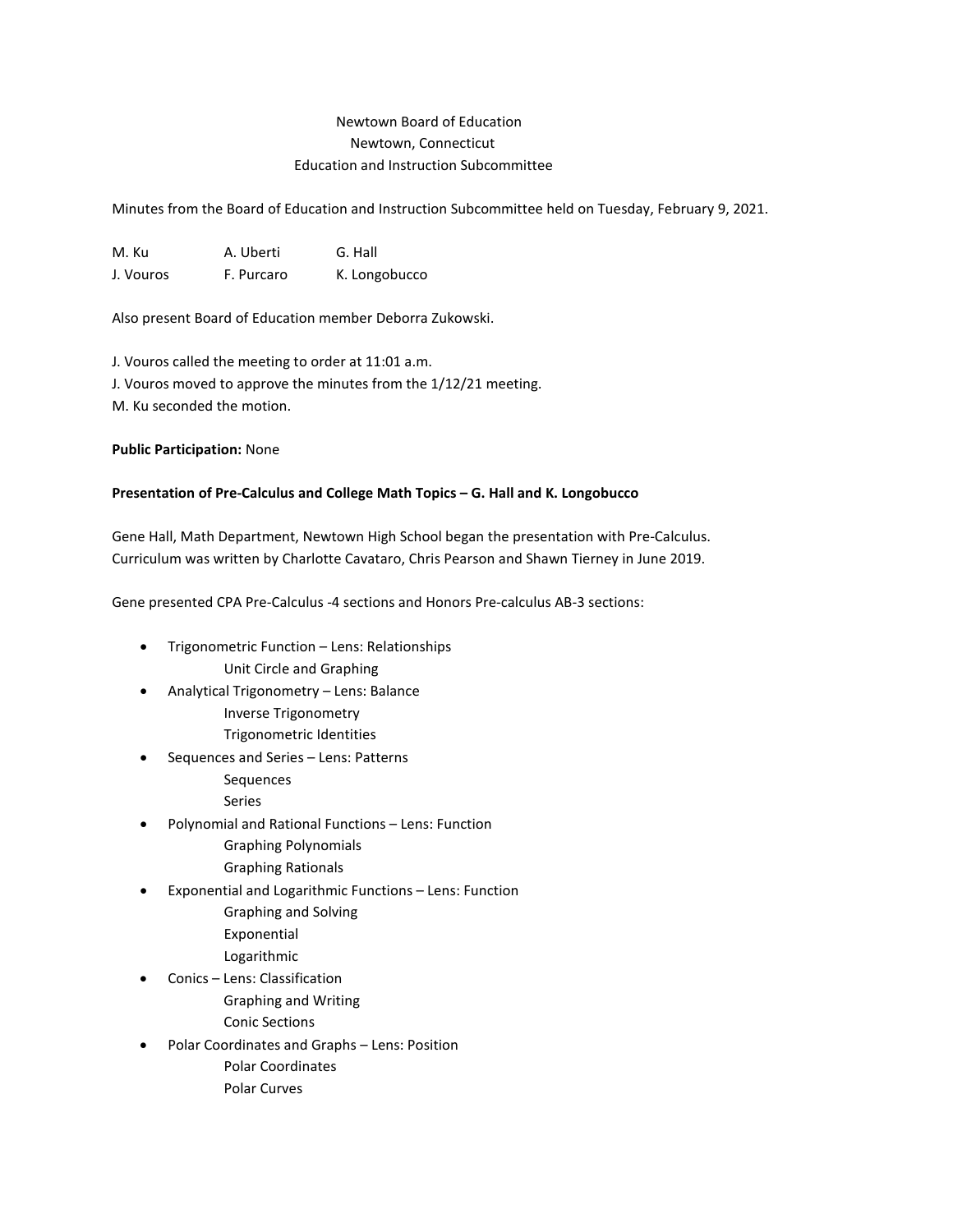• Limits – Lens: Estimation Evaluating Limits Continuity

CPA College Math Topics-3 sections and CPB Intermediate Algebra-3sections

- Graphs and Functions Lens: Relationships
	- Relations
	- Functions
- Solving Lens: Balance
	- Simplifying Expressions Solving Linear Equations Inequalities
- Systems Lens: Interaction
	- Graphical
	- Algebraic
	- Inequalities Solution Region, Graph
- Quadratics Lens: Relationships Square Roots Quadratic Formula
- Polynomial Equations Lens: Interactions
	- Exponents
	- Scientific Notation
	- Property of Exponents
- Rational Equations Lens: Interpretations Simplifying Rationale Expression Solving Rational Equations
- Radical Equations Lens: Interpretations Simplify Radicals Solving Radical Equations

# Questions:

M. Ku asked if interdisciplinary topics are often included in the curriculum.

G. Hall stated that it is challenging. We are trying to keep the students in the game to keep their skills sharp.

Anne Uberti added that there was a lot of the discussion regarding the degree to which the curriculum is taught and assessed in a concept-based manner. Specifically, Curriculum Council looked at the Core Learning Activities and the assessments. She believes that the K-12 math committee needs to spend some time discussing this across grades. She has not generally observed a great deal of integration or even application to real world situations in our math classes. She acknowledges that it is challenging for math teachers to think about teaching in this way and noted that the math team who wrote these curricula worked hard to incorporate significant feedback. Last year the math committee had planned to look at how math was assessed across the grades but that has not yet been able to happen. However, she believes that this is work that will need to be done at some point to ensure that students have an opportunity to not only take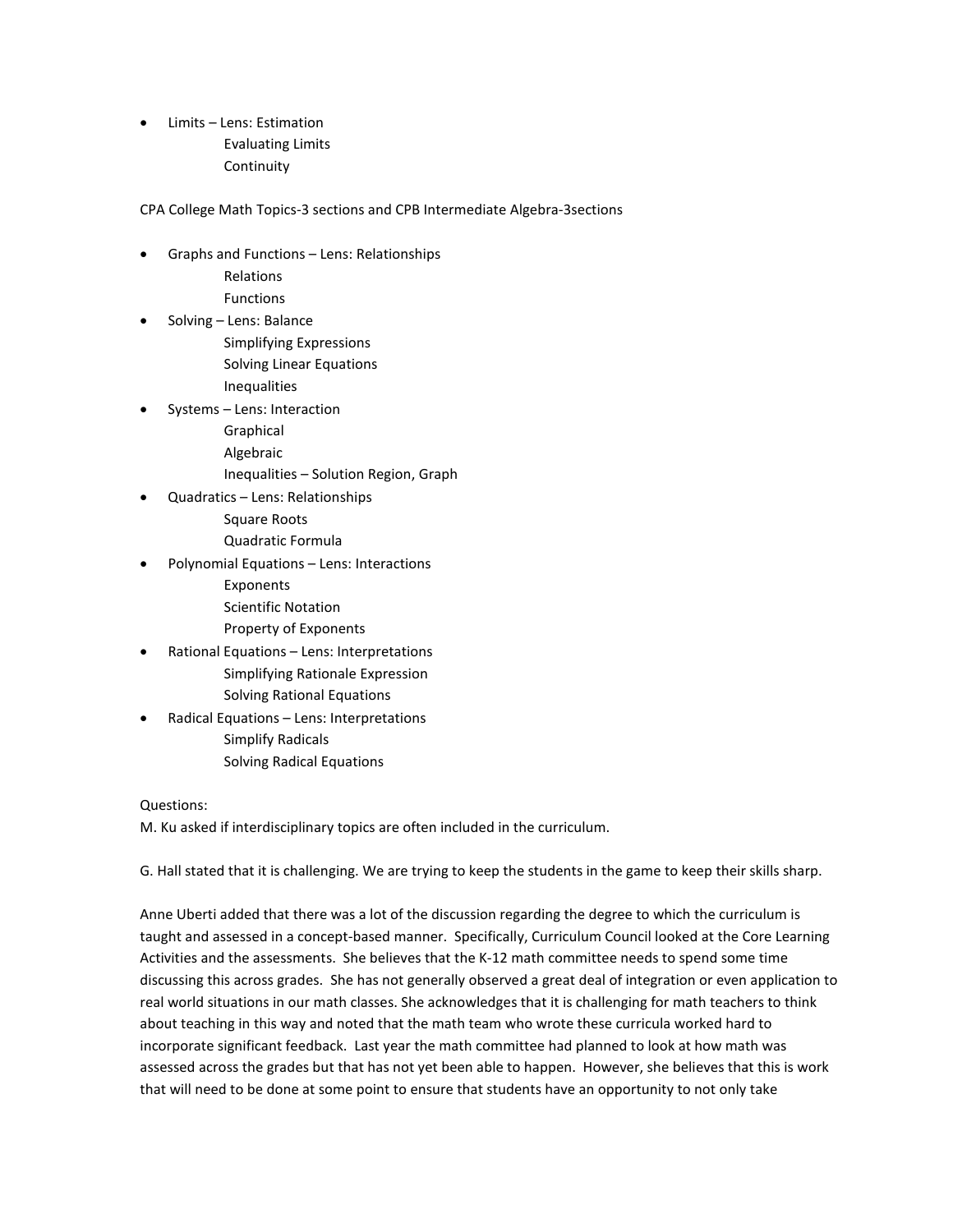traditional tests but to apply their learning through performance tasks. She thinks this would be particularly useful in helping students the value of math. At the high school, some math teachers have said that the students don't have enough of the foundation skills to apply the math but then when we about higher levels of math, we hear that they need to make sure students have the skills they will need for college. And since college remains fairly traditional, it isn't necessarily helping us shift our practice in high school. The Curriculum Council believes that this curriculum is ready to move forward as presented. We also believe that the math committee should take up this bigger discussion. Learning activities and assessments are parts of the curriculum that can change and evolve.

G. Hall added that the curriculum writing process has led to some slightly uncomfortable conversations because teachers are worried about standardized testing. He added that we need to find a balance. He believes that once the curriculum is approved our activities and assessment can evolve. He noted that the curriculum writing process has opened up a lot of good conversation, adding that math teachers can be somewhat stuck in their ways. We move ahead because we are doing what we think is right, but maybe we need to find a way to make students who are not that confident in math more confident.

J. Vouros thanked E. Hall and the committee. He was encouraged that they are proceeding with the curriculum while making sure that all students stay in the game.

#### **SEL K-8 Update – Anne Uberti**

Anne Uberti stated SEL work continues to move forward and that we are trying to clarify the specific expectations, K-8. She reminded the committee that most of this work comes out of the District Safe School Climate Committee (DSSCC) that she chairs along with Kristin Larson. The committee meets monthly and is comprised of lead teachers, assistant principals, and one counselor from each school. We address a variety of topics related to climate and culture. She shared a sample template that is being used for SEL plans at all grades Kindergarten through 8<sup>th</sup>. The plans are an "at a glance" document that lets everyone in the school know what is being taught in a grade and who is responsible for teaching it. In addition to what Second Step lessons the teacher is responsible for in a cycle or month, it also includes things such as the principal's message, counselor lessons and diversity and equity lessons that tie in with that month's theme. The DSSCC is also looking at moving from the original Second Step to a new digital version that is being released for K-5. We have already moved to a digital version in 6-8 and we have many teachers piloting their new adult SEL component.

M. Ku asked if Second Step or Responsive Classroom is doing any work with diversity inclusion?

A. Uberti replied that Responsive Classroom is not really a curriculum but a set of practices. However, Second Step is a curriculum and they have recently undergone an internal audit of their products to ensure they are inclusionary. The new digital version is the result of that audit. They have made changes to ensure the product is more inclusive and equitable. K. Larson, F. Purcaro and A. Uberti participated in a conference call last week that compared the new product to the old. After some discussion, we believe we will be going with the new digital version. Second Step has also added additional diversity, equity and inclusion resources by aligning with Teaching Tolerance and offering a crosswalk of lessons.

Michelle asked about the use of the word "tolerance" stating it did not seem like use of the word is the most updated terminology.